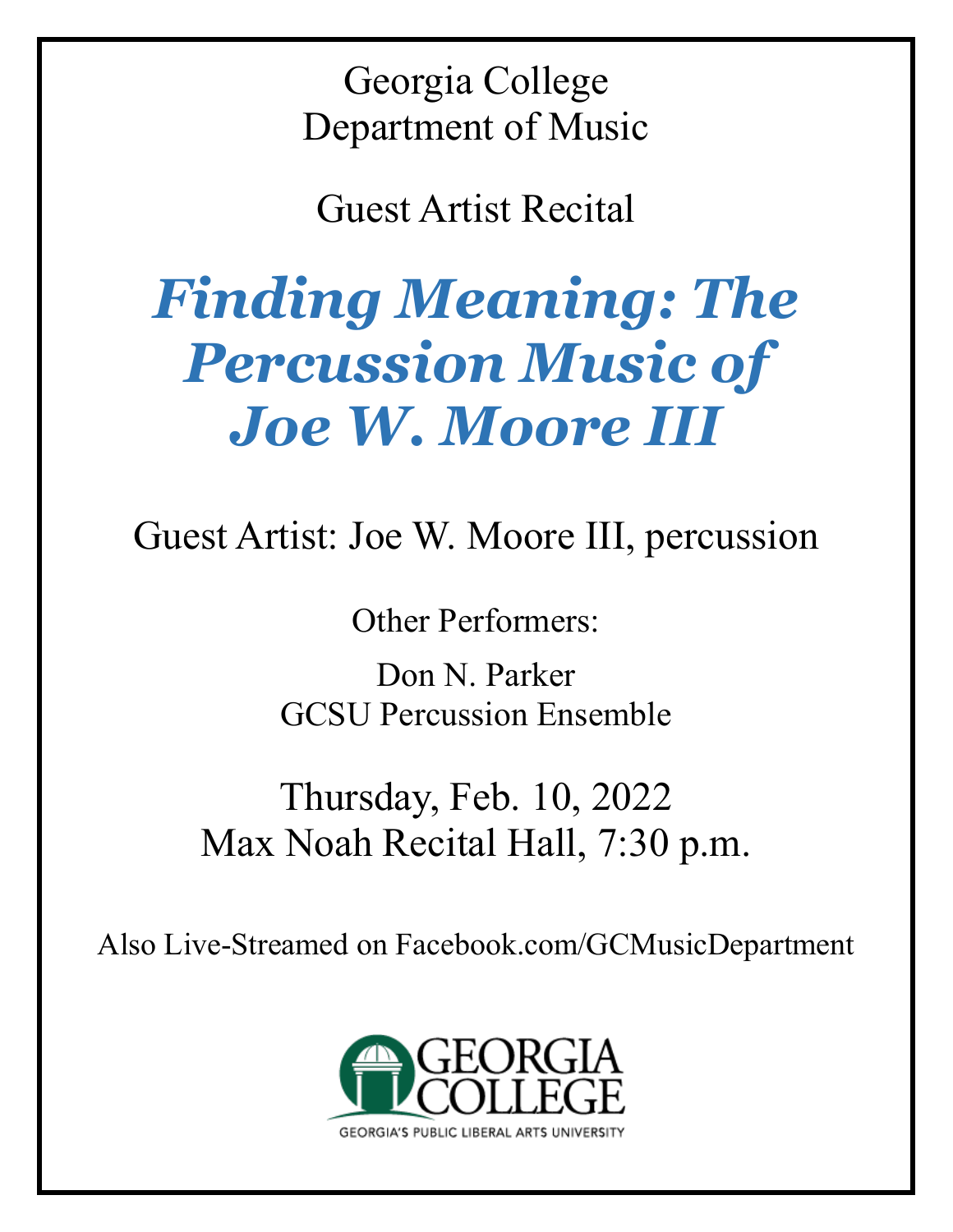# **Program**

*All compositions were composed by Joe W. Moore III (b. 1986)*

Halley's Comet for Solo Marimba

Geaux Duet for Snare Drum and Timpani

Don N. Parker, Snare Drum Joe W. Moore III, Timpani

Finding Meaning

 I II III

## Solo Vibraphone

Being Black

I. Being black and walking...

II. Being black in a hoodie...

III. Being black at the store...

IV. Being black and running...

V. Being black and not being…

# Solo Multiple Percussion

Reveries

 I III IV V

Solo Marimba

Black Minerals I. Obsidian II. Slate III. Onyx

Solo Multiple Percussion with Percussion Ensemble

GCSU Percussion Ensemble Don Parker and Mia Eaton, directors Jacob Hammock Corrine O'Donovan Sebastian Ponce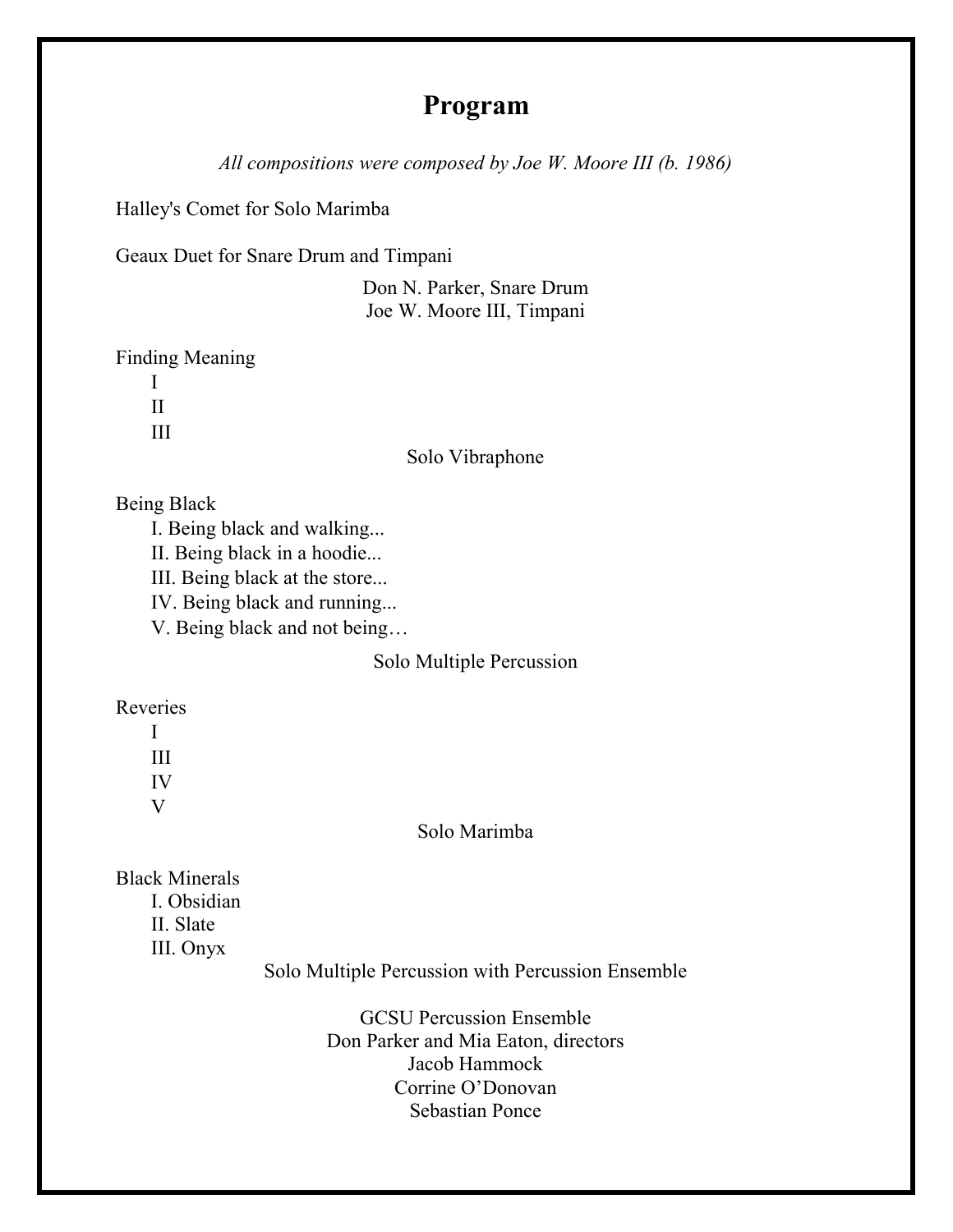## **Biography**

**Joe W. Moore III** currently serves as Assistant Professor of Music - Percussion at the University of Louisiana Monroe where he oversees all aspects of the percussion studies program. Prior to this he served on music faculties at Benedict College, the University of Texas Rio Grande Valley, and the University of Texas at Brownsville. Moore earned a Bachelor of Music degree from the University of Central Florida, a Master of Music degree from the University of South Carolina, and a Doctor of Musical Arts degree with a minor in composition from Louisiana State University. His primary percussion teachers include Jeff Moore, Kirk Gay, Scott Herring, Jim Hall, Brett Dietz and Troy Davis. His composition teachers include Jay Batzner, Brett Dietz, and Dinos Constantinides.

 Active as a soloist and chamber musician, Moore performs as a member of the Omojo Percussion Duo, the Ninkasi Percussion Group, 2x2 Percussion, and Dead Resonance. His performances have included appearances at New Music on the Bayou, the Sugarmill Music Festival, the South Texas College Marimba Festival, the Texas Music Educators Association Convention, the National Conference on Percussion Pedagogy, and the 2018 Percussive Arts Society International Convention.

 As a composer, Moore's works have been performed and heard across the United States, South America, Europe, and Asia. C. Alan Publications, Alea Publishing and Recording, Percussion Music Europe, and Musicon Publications publish Dr. Moore's music. He also self-publishes many of his own manuscripts, which can be found in the store of this website.

 Dr. Moore's sponsors include Pearl Drums/Adams Musical Instruments, REMO Drumheads, SABIAN Cymbals, Black Swamp Percussion, and Vic Firth sticks and mallets.

# **Upcoming Events: Please follow us on facebook.com/GCMusicDepartment or music.gcsu.edu**



**Valentine's Day Rendezvous** Jennifer Flory, director Saturday, Feb. 12, 7:30 p.m. Magnolia Ballroom and Live-Streamed on FB

**Guest Artist Recital** *Classic Meets Jazz 2.0*

Chenny Gan, piano Tuesday, Feb. 15, 7:30 p.m. Max Noah Recital Hall

**Spring Voice Honors Recital**

Friday, Feb. 18, 7:30 p.m. Max Noah Recital Hall and Live-Streamed on FB